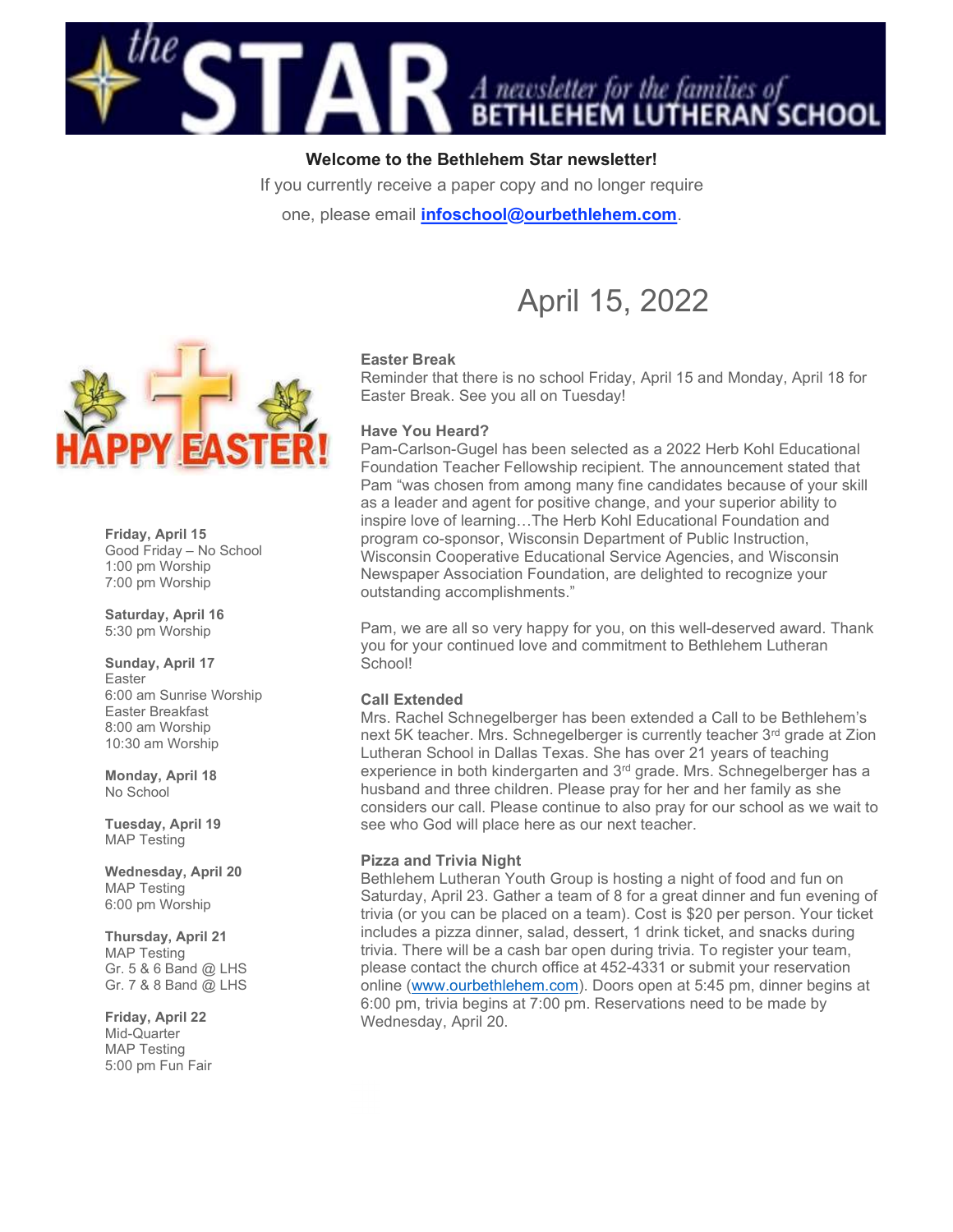

Monday, April 18 No School

Tuesday, April 19

**Hamburger** Baked Beans Corn Fresh Oranges Fresh Apples

Wednesday, April 20

Chicken Parmesan Green Beans California Blend Apple Sauce **Craisins** 

# Thursday, April 21

Corn Dog Tater Tots Mixed Peas and Carrots Peaches Pears Gold Fish

# Friday, April 22

Pepperoni Pizza Fresh Vegetables Salad **Grapes** Cookie

Sandwich of the Week: Cold Ham & Cheese

# Can You Help?

We are in need of 14 – 18 oz. cans that have been rinsed and cleaned for a project at school. If you are able to help, please drop off cans in the school office before May 4.

# Attention Parents  $(3K - 4<sup>th</sup> Grade)$

Our school is participating in a creative fundraiser with Art to Remember that allows you to purchase keepsake products customized with your child's art. You will receive a personalized order form this week. Here's what you can expect.

- Over 50 keepsake products featuring your child's artwork
- Many of the products are less than \$15
- A percentage of every order goes right back to our school
- Safe, secure online ordering at ArtToRemember.com. You can even share your order code with other family member and invite them to place an order
- Satisfaction guaranteed

Order deadline is 5/4 and orders will be received before June 1. Order at ArtToRemember.com

# Deadline for Brewers Tickets – April 29

Join the South WI District of The Lutheran Church Missouri Synod for a night of family fun and fellowship. Saturday, May 21 6:10 pm the Milwaukee Brewers vs. Washington Nationals. To order your special pricing tickets complete the attached order form and return to the school office along with your check payable to Bethlehem School by Friday, April 29. Late orders will not be accepted. Tickets will be mailed to the school and you will be notified when they arrive.

# Save the Dates

Friday, May 6 (from 8 – noon) Grandparents/Special Guest Day - Round up your grandparents or special guests for a "Hoe-Down at B-Town". Keep a lookout for more details to come, Yee-Haw pardners!

Also, PTL Fun Fair will be Friday, April 22 from 5 – 7 pm in the Parish Activity Center.

August 1-4 Bethlehem's VBS If you are interested in helping plan and organize VBS this year please contact Katie Schallock at katie.schallock@ourbethlehem.com. A planning committee meeting will be planned for after Easter. Watch for more details to come!

# BIRTHDAY

The following will observe their birthday during the coming week: Robert Wildman

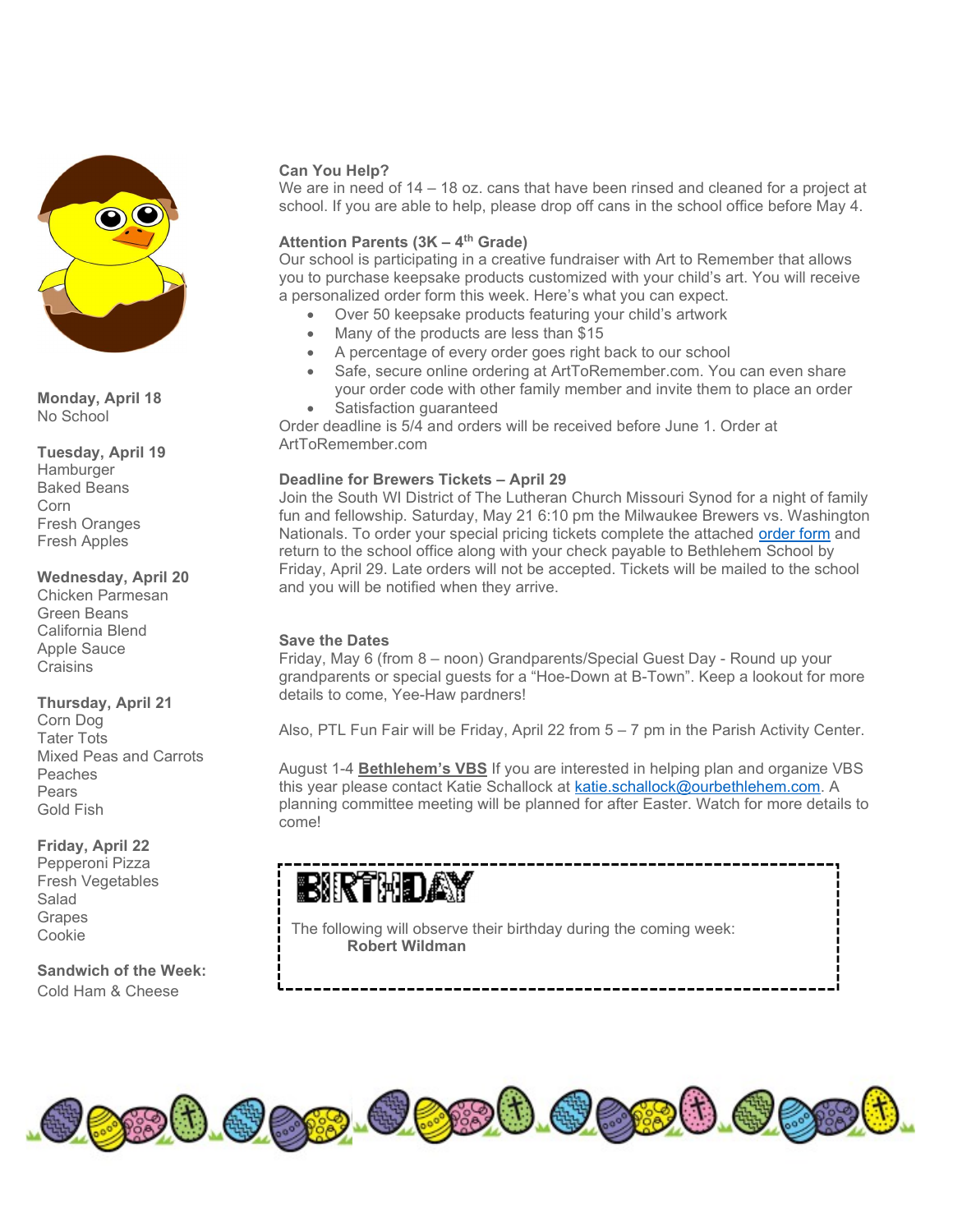





#### PBIS Winners

Here are the 3<sup>rd</sup> quarter winners of gift cards as part of the upper grade PBIS (Positive Behavioral Interventions and Support) rewards program.

| <b>Isaiah Niles</b>    |
|------------------------|
| Nate Vanic             |
| Lucy Lemus             |
| Katie Richardson       |
| Kenya Verhulst         |
| <b>Isabella Smith</b>  |
| McCoy Michael          |
| <b>Gwenevere Payne</b> |
| Maggie Faucher         |
|                        |

# Elementary, Middle and High School Soccer Camps

Concordia University Wisconsin is offering soccer camps for students in elementary, middle and high school.

June  $23 -$  June  $25 - 8 - 12$  year-olds (overnight) June  $26 -$  June  $28 - 10 - 13$  year-olds (overnight) June  $29 - \text{uly } 1$  13 – 17 year-olds (overnight) July  $30 -$ Aug 1 6 – 8 year-olds (day camp) Aug  $2 -$  Aug  $4 = 9 - 12$  year-olds (day camp) Aug  $5 -$ Aug  $7 - 11 - 14$  year-olds (day camp) Aug 8 – Aug 10 8-14 year-olds (GK and striker day camp) For more information or to register visit www.cuwsa.com

# LuWiSoMo Summer Camp

LuWiSoMo has summer camps for all ages (Pre-K – High School). Have fun, make new friends, grow in your faith. All in a beautiful outdoor ministry setting on the late! See all the camps offered and details at www.luwisomo.org/youth-camps

# 3 Yr., 4 Yr., and 5 Yr. Kindergarten

Do you have a child or know someone who has a child that will be at least three years old as of September 10, 2022? If you do, we have a program. If you know of a family who has a child who you think will benefit from what Bethlehem has to offer, please give the school office their name and address.

#### Easter Concert

You are invited to an Easter concert by the Konzertchor of Sheboygan Area Lutheran High School and the Children's and Adult Choirs of Trinity Lutheran Church (downtown Sheboygan) on Wednesday, May 4, 7:00 pm at Holy Name Catholic Church (807 Superior Avenue). The Choirs and Orchestra will be presenting Vivaldi's Gloria in D and Easter Cantata by Lutheran composer David von Kampen. Admission is free. A punch and cookie reception will follow the concert. Come and celebrate the Easter Season!

# LHS Crusader Summer Camps Registration Available

Sign up now for baseball, basketball, art, volleyball, fitness and weight training camps as well as VBS. Online registration and additional Summer Camp information, including VBS, can be found on the LHS website (www.lutheranhigh.com) under the "Activities" tab.